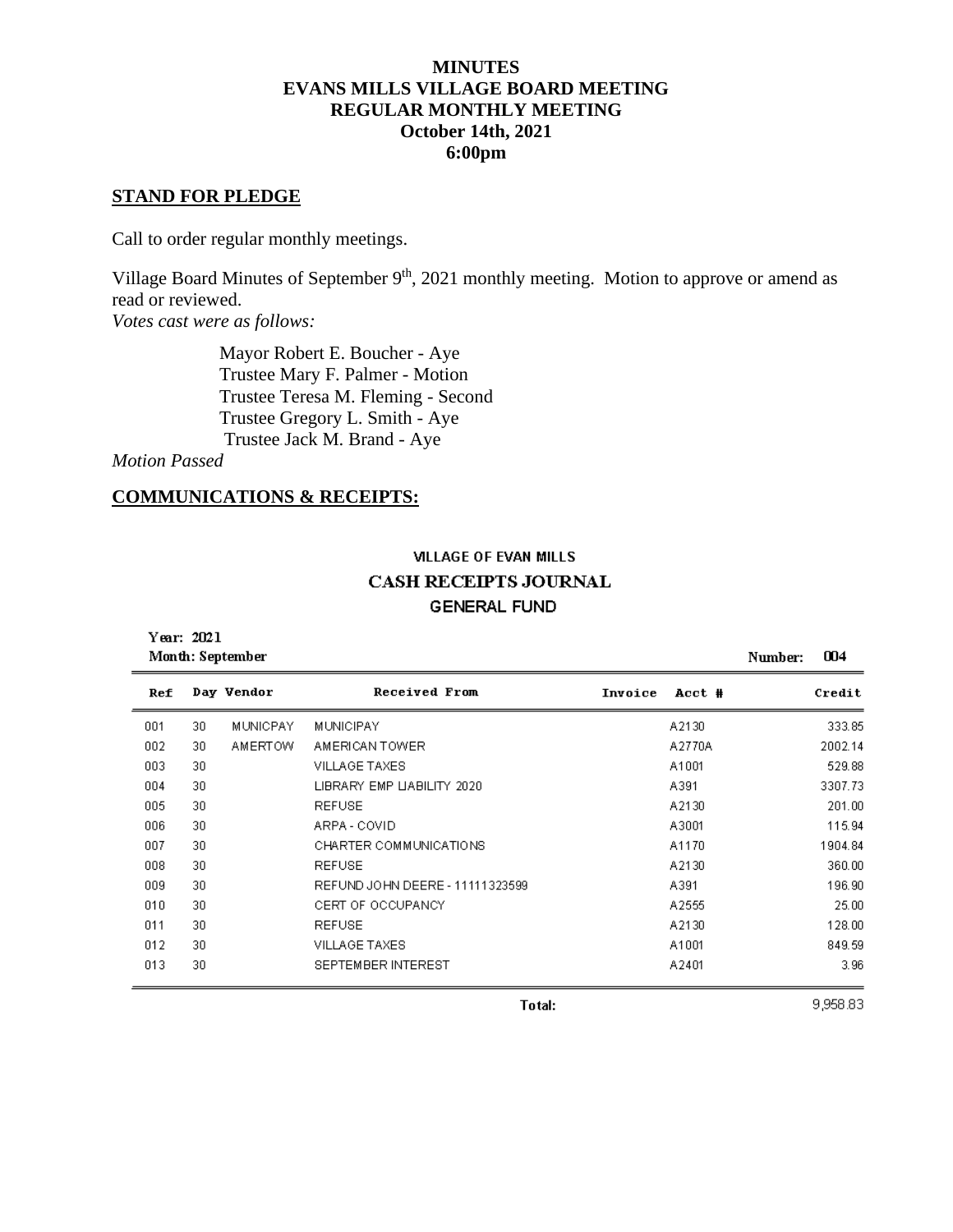# **VILLAGE OF EVAN MILLS CASH RECEIPTS JOURNAL WATER FUND**

|      | Year: 2021<br>004<br>Month: September<br>Number: |                                      |                |         |          |  |           |  |  |
|------|--------------------------------------------------|--------------------------------------|----------------|---------|----------|--|-----------|--|--|
| Ref  | Day Vendor                                       | Received From                        |                | Invoice | Acct #   |  | Credit    |  |  |
| 001  | 30                                               | <b>WATER RECIEPTS</b>                |                |         | FX2140   |  | 521.43    |  |  |
| 002  | 30                                               | <b>WATER RECIEPTS</b>                |                |         | FX2140   |  | 17887.76  |  |  |
| 003  | 30                                               | <b>WATER RECIEPTS</b>                |                |         | FX2140   |  | 7826.01   |  |  |
| 004  | 30                                               | Q1 MUNICIPAY TRANSFER                |                |         | FX2140   |  | 1978.22   |  |  |
| 005  | 30                                               | Q1 MUNICIPAY TRANSFER                |                |         | FX2148   |  | 35.71     |  |  |
| 006  | 30                                               | SEPTEMBER INTEREST                   |                |         | FX2401   |  | 0.69      |  |  |
|      |                                                  |                                      | Total:         |         |          |  | 28.249.82 |  |  |
| 0019 | 09/30/21                                         | <b>SEPTEMBER DEPOSITS</b>            | <b>FX201</b>   |         | 9.681.12 |  | 0.00      |  |  |
| 0020 | 09/30/21                                         | <b>SEPTEMBER DEPOSITS</b>            | <b>FX2140A</b> |         | 0.00     |  | 9,681.12  |  |  |
| 0021 | 09/30/21                                         | <b>Q1 MUNICIPAY TRANSFER</b>         | <b>FX201</b>   |         | 935.44   |  | 0.00      |  |  |
| 0022 | 09/30/21                                         | <b>Q1 MUNICIPAY TRANSFER</b>         | <b>FX2140A</b> |         | 0.00     |  | 935.44    |  |  |
| 0023 | 09/30/21                                         | <b>Q1 MUNICIPAY PENALTY TRANSFER</b> | <b>FX201</b>   |         | 12.12    |  | 0.00      |  |  |
| 0024 | 09/30/21                                         | <b>Q1 MUNICIPAY PENALTY TRANSFER</b> | <b>FX2140A</b> |         | 0.00     |  | 12.12     |  |  |
| 0025 | 09/30/21                                         | <b>SEPTEMBER INTEREST</b>            | <b>FX201</b>   |         | 0.47     |  | 0.00      |  |  |
| 0026 | 09/30/21                                         | SEPTEMBER INTEREST FX201             | <b>FX2401</b>  |         | 0.00     |  | 0.47      |  |  |

10,629.15

# **VILLAGE OF EVAN MILLS CASH RECEIPTS JOURNAL SEWER FUND**

Year: 2021 Month: September 004 Number: Day Vendor **Received From**  $Ref$ Invoice Acct # Credit 30 SEWER RECIEPTS G2120  $600.00$ 001 SEWER RECIEPTS 002 30 G2120 4863.28 003 30 SEWER RECIEPTS G2120 9693.38 004 30 Q1 MUNICIPAY TRANSFER G2120 2368.75 005 30 Q1 MUNICIPAY TRANSFER - PENALTY G2128 45.00 006  $30<sub>1</sub>$ SEPTEMBER INTEREST G2401 1.05

Total:

17,571.46

#### **VILLAGE OF EVAN MILLS**

### CASH RECEIPTS JOURNAL

#### **LIBRARY FUND**

| Year: 2021<br>Month: September | 004<br>Number: |                    |                   |         |
|--------------------------------|----------------|--------------------|-------------------|---------|
| Ref                            | Day Vendor     | Received From      | Invoice<br>Acct # | Credit  |
| 001                            | 30             | NCLS LLSA 2021     | L3840             | 1382.00 |
| 002                            | 30             | SEPTEMBER INTEREST | L2401             | 0.71    |

Total:

1,382.71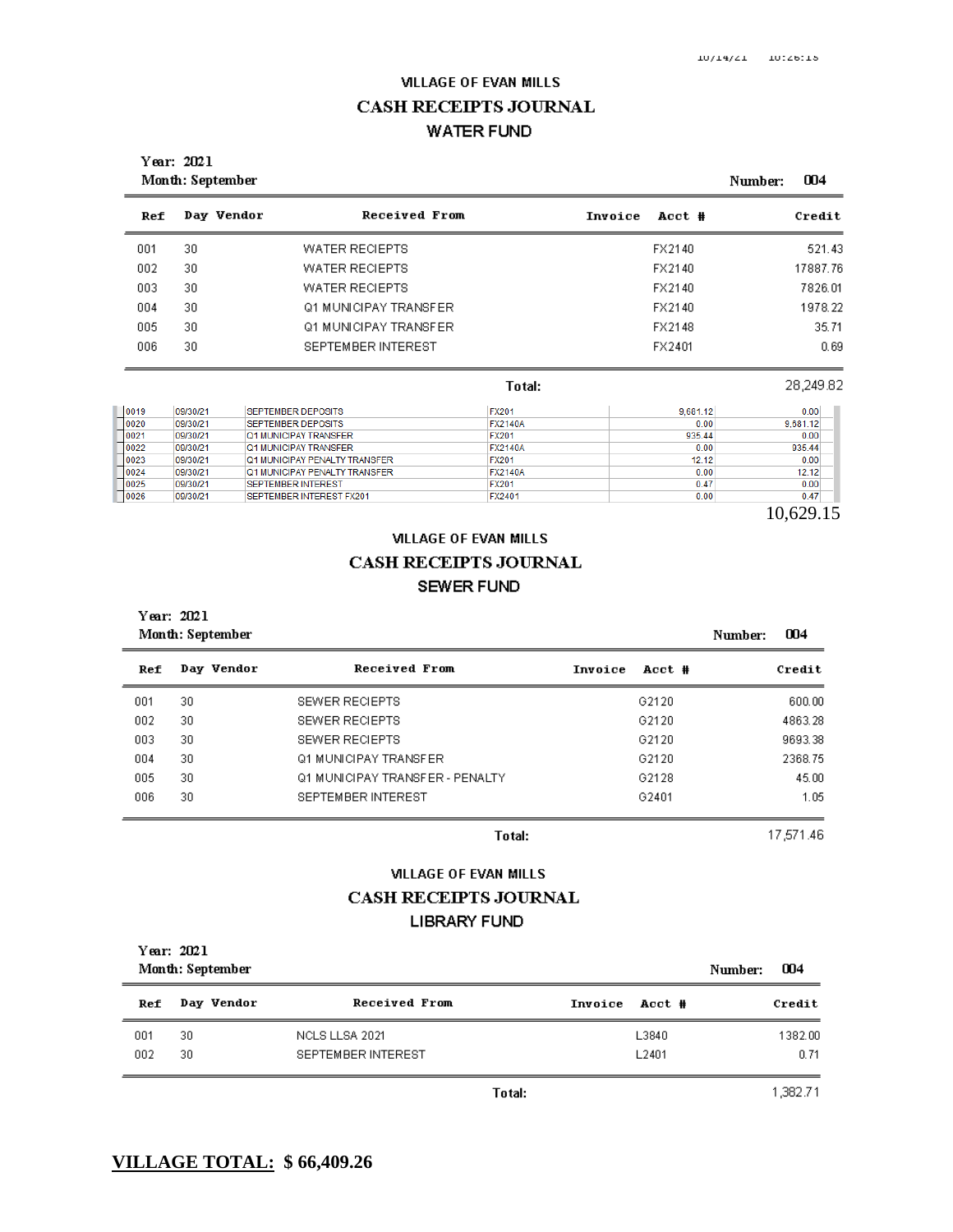### **LIBRARY TOTAL: \$ 1,382.71**

### **BUSINESS - AUDITED VOUCHERS:**

**GENERAL FUND:** A motion to pay bills on audited s Abstract #5, claims #88-105, totaling \$6,000.97. *Votes cast were as follows:* Mayor Robert E. Boucher - Aye Trustee Mary F. Palmer - Aye Trustee Teresa M. Fleming - Motion Trustee Gregory L. Smith – Second Trustee Jack M. Brand – Aye *Motion Passed* **WATER FUND:** A motion to pay bills on audited Abstract #5, claims #37-44, totaling \$1,561.31. *Votes cast were as follows:* Mayor Robert E. Boucher - Aye Trustee Mary F. Palmer - Aye Trustee Teresa M. Fleming - Motion Trustee Gregory L. Smith – Second Trustee Jack M. Brand – Aye *Motion Passed* **SEWER FUND:** A motion to pay bills on audited Abstract #5, claims #24-23, totaling \$8,980.03. *Votes cast were as follows:* Mayor Robert E. Boucher - Aye Trustee Mary F. Palmer - Aye Trustee Teresa M. Fleming - Motion Trustee Gregory L. Smith – Second Trustee Jack M. Brand – Aye *Motion Passed*

*\*LIBRARY FUND: Village will submit bills on behalf of the Village Library on audited* Abstract #5*, totaling \$1,055.99. No votes to be cast.*

### **RESIDENTS:**

A letter was received from Mr. Robert Hoffman in regards to the intersection of Steinhilber Rd. – Peck St - and Rt. 11. Requests the Village ask the state for a passing lane on the right. A motion to write a supporting letter on behalf of Mr. Hoffman. *Votes cast were as follows:*

> Mayor Robert E. Boucher - Aye Trustee Mary F. Palmer - Second Trustee Teresa M. Fleming - Aye Trustee Gregory L. Smith - Motion Trustee Jack M. Brand – Aye

*Motion Passed*